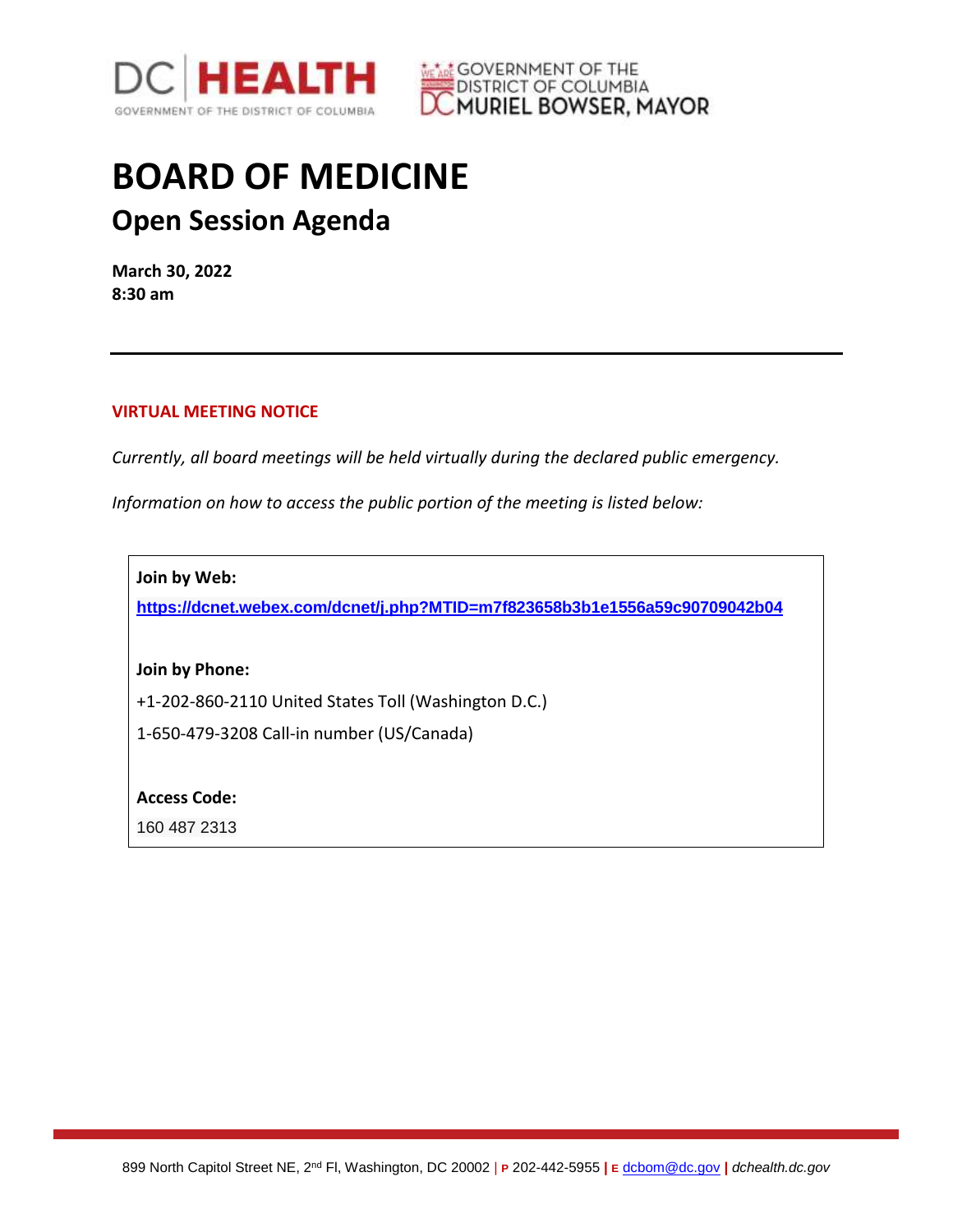## **BOARD MISSION STATEMENT:**

"To **protect** and enhance the health, safety, and well-being of District of Columbia residents by **promoting** evidence-based best practices in health regulation, high standards of quality care and implementing policies that **prevent** adverse events."

**The Open Session Agenda continues on the next page with the 'Board Meeting Participants'.**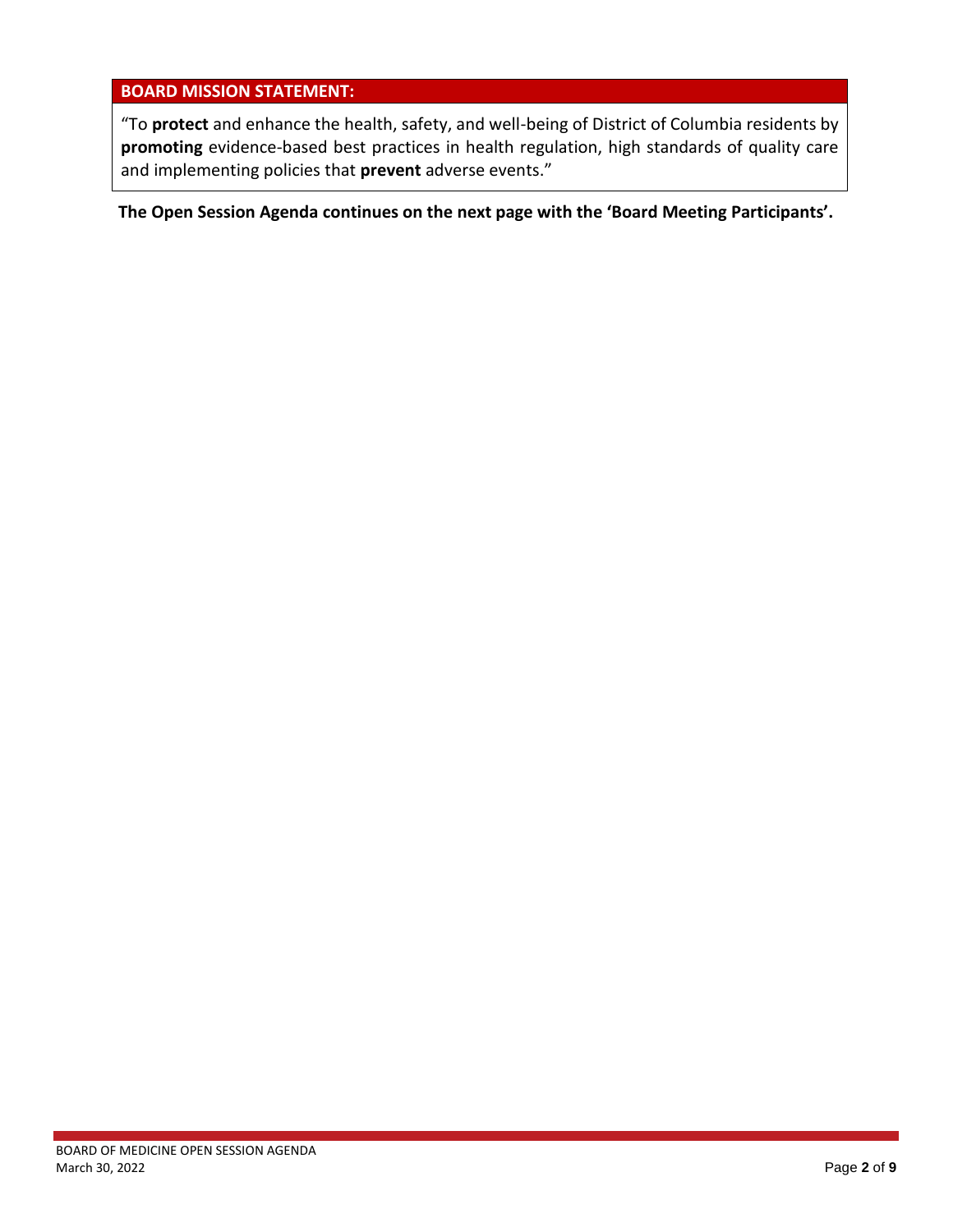## **BOARD MEETING PARTICIPANTS:**

| <b>BOARD MEMBERS:</b>                           |  |
|-------------------------------------------------|--|
| Andrea Anderson, MD (AA)                        |  |
| William Strudwick, MD (WS)                      |  |
| Jeffrey Smith, MD (JS)                          |  |
| Archie Rich (AR)                                |  |
| Vikisha Fripp, MD (VF)                          |  |
| Christopher Raczynski, MD (CR)                  |  |
| Joelle Simpson, MD (JS2)                        |  |
| Konrad Dawson, MD (KD)                          |  |
| Aeva Gaymon-Doomes, MD (AGD)                    |  |
| Karen George, MD (KG)                           |  |
| Asad Bandealy, MD (AB)                          |  |
| <b>VACANT (Physician Member)</b>                |  |
| <b>VACANT (Consumer Member)</b>                 |  |
| <b>VACANT (Consumer Member)</b>                 |  |
| <b>VACANT (Consumer Member)</b>                 |  |
| <b>BOARD STAFF:</b>                             |  |
| Arian Gibson, MS - Interim Associate Director   |  |
| Aisha Nixon - Executive Director                |  |
| Lisa Robinson - Health Licensing Specialist     |  |
| Mary Harris - Health Licensing Specialist       |  |
| Angela Braxton - Health Licensing Specialist    |  |
| Charles Annor - Health Licensing Specialist     |  |
| Kimberly Quickley - Health Licensing Specialist |  |
| Gregory Scurlock - Compliance Officer           |  |
| Emilia Moran - Investigator                     |  |
| <b>LEGAL STAFF:</b>                             |  |
| Suzanne Fenzel, Esq. - Board Attorney Advisor   |  |
| Ajay Gohil, Esq. - Board Attorney Advisor       |  |

**1he Open Session Agenda continues on the next page with the 'Call to Order'.<sup>1</sup>** 

 $\overline{a}$ 

<sup>&</sup>lt;sup>1</sup> The order in which the following agenda items are listed does not necessarily reflect the order in which the items were discussed during the meeting.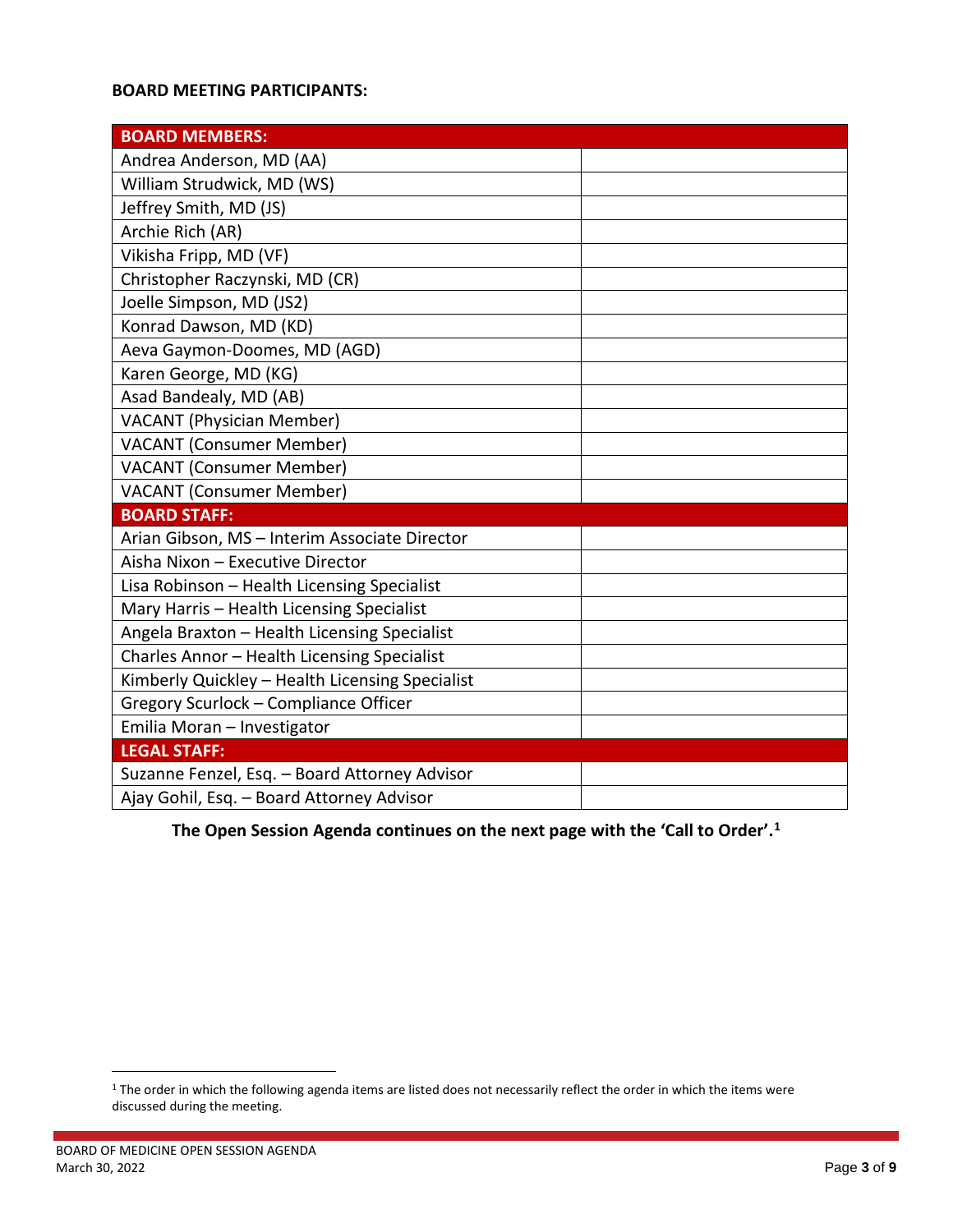| <b>CALL TO ORDER</b> |                       |  |
|----------------------|-----------------------|--|
| OS-22-03-01          | <b>INTRODUCTIONS</b>  |  |
|                      |                       |  |
| ALL                  | A. BOARD MEMBERS      |  |
|                      |                       |  |
|                      | <b>B. BOARD STAFF</b> |  |
|                      |                       |  |

|             |      | APPROVAL OF MINUTES, CONSENT AGENDA AND STAFF REPORTS     |    |
|-------------|------|-----------------------------------------------------------|----|
| OS-22-03-02 |      | <b>BOARD/DEPARTMENT REPORT</b>                            | AN |
|             |      |                                                           |    |
| <b>ALL</b>  |      | A. BOARD CHAIR'S REPORT                                   |    |
|             |      | <b>B. INTERIM ASSOCIATE DIRECTOR'S REPORT.</b>            |    |
|             |      |                                                           |    |
|             |      | <b>C. EXECUTIVE DIRECTOR'S REPORT</b>                     |    |
|             |      |                                                           |    |
|             | i.   | <b>COVID-19 Update</b>                                    |    |
|             |      | The Executive Director will provide an update on the      |    |
|             |      | District's response to COVID-19. Mayor's Order            |    |
|             |      | extends the public emergency through April 16, 2022.      |    |
|             | ii.  | <b>Board Vacancies/MOTA Update</b>                        |    |
|             |      | The Executive Director will provide an update on          |    |
|             |      | current Board vacancies.                                  |    |
|             |      |                                                           |    |
|             | iii. | MTL 2022 Season                                           |    |
|             |      | The Executive Director will provide an update on the      |    |
|             |      | upcoming MTL season. Initial license and renewals will    |    |
|             |      | all be online. Anticipated go live date is the first week |    |
|             |      | of April.                                                 |    |
|             | iv.  | <b>Additional Support</b>                                 |    |
|             |      | The Executive Director will introduce the Contact Trace   |    |
|             |      | Force team that will be assisting the Board staff during  |    |
|             |      | the 2022 MTL renewals.                                    |    |
|             |      |                                                           |    |
|             | v.   | <b>Licensure Census</b>                                   |    |
|             |      | The Executive Director will provide an update on the      |    |
|             |      | current licensure census in the District.                 |    |
|             |      | D. BOARD ATTORNEY'S REPORT                                |    |
|             | ı.   | The Board Attorney will provide an update on the          |    |
|             |      | preliminary injunction entered against L23-0193,          |    |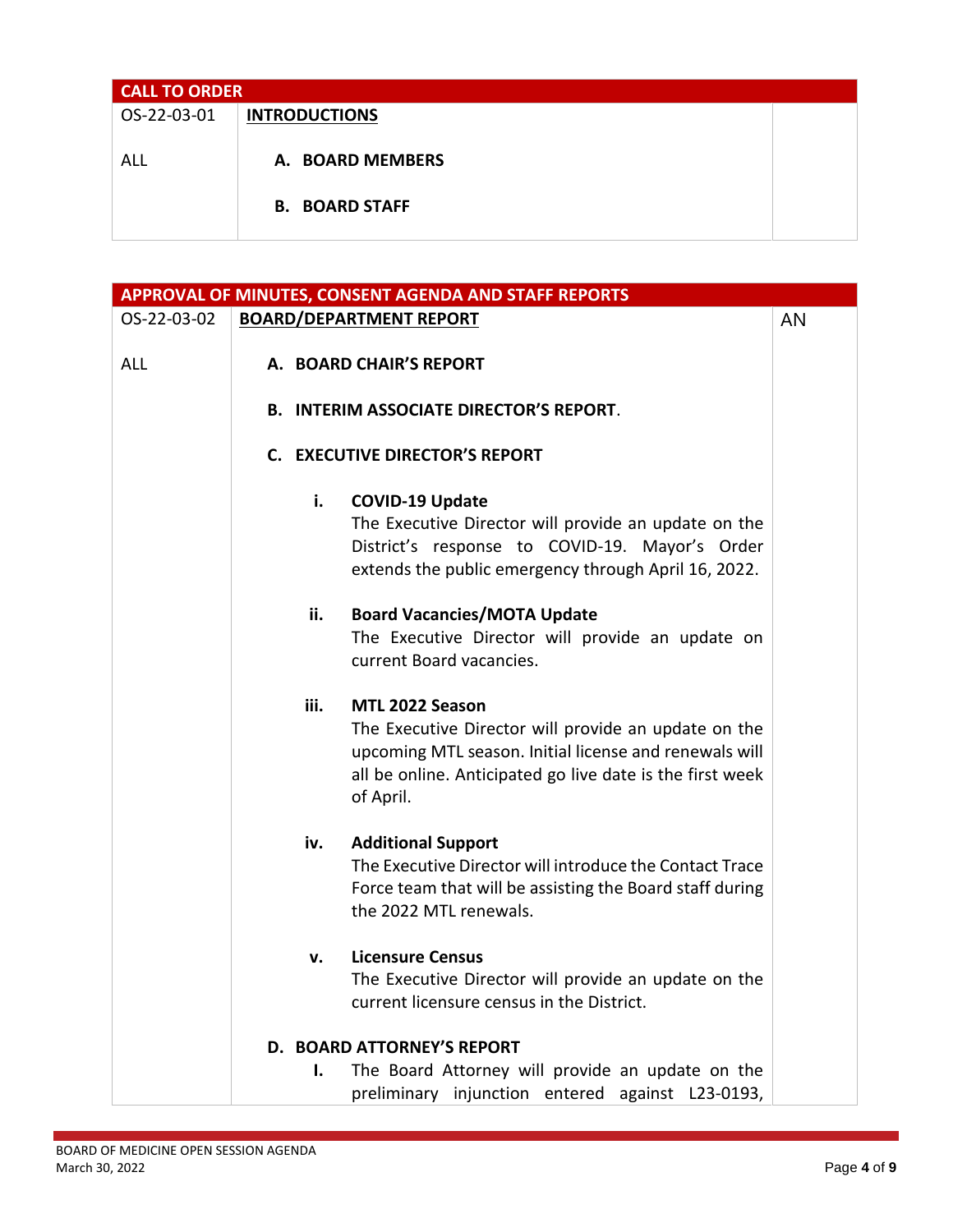|             | Minor Consent for Vaccinations Amendment Act of<br>2019                                                                                                                                                                                                                                                                                       |  |
|-------------|-----------------------------------------------------------------------------------------------------------------------------------------------------------------------------------------------------------------------------------------------------------------------------------------------------------------------------------------------|--|
| OS-22-03-03 | <b>OPEN SESSION MINUTES</b>                                                                                                                                                                                                                                                                                                                   |  |
| <b>ALL</b>  | <b>Board Action:</b><br>Consideration of the Open Session minutes from the February 23,<br>2022 meeting.<br><b>Background:</b><br>The Open Session Minutes are a record of the Board's past meeting(s),<br>describing the events, list of attendees, a statement of the issues<br>considered and related responses or decisions of the Board. |  |
| OS-22-03-04 | <b>OPEN CONSENT AGENDA</b>                                                                                                                                                                                                                                                                                                                    |  |
| <b>ALL</b>  | <b>Board Action:</b><br>Consideration of the current open Consent Agenda items for purposes<br>of review and/or ratification of Board actions taken since the last<br>Board meeting.                                                                                                                                                          |  |
|             | <b>Background:</b><br>The Open Consent Agenda is a record of the decisions and/or actions<br>taken by the Board or its staff since the last meeting of the Board.                                                                                                                                                                             |  |

**The Open Session Agenda continues on the next page with 'Misc. Items for Discussion'.**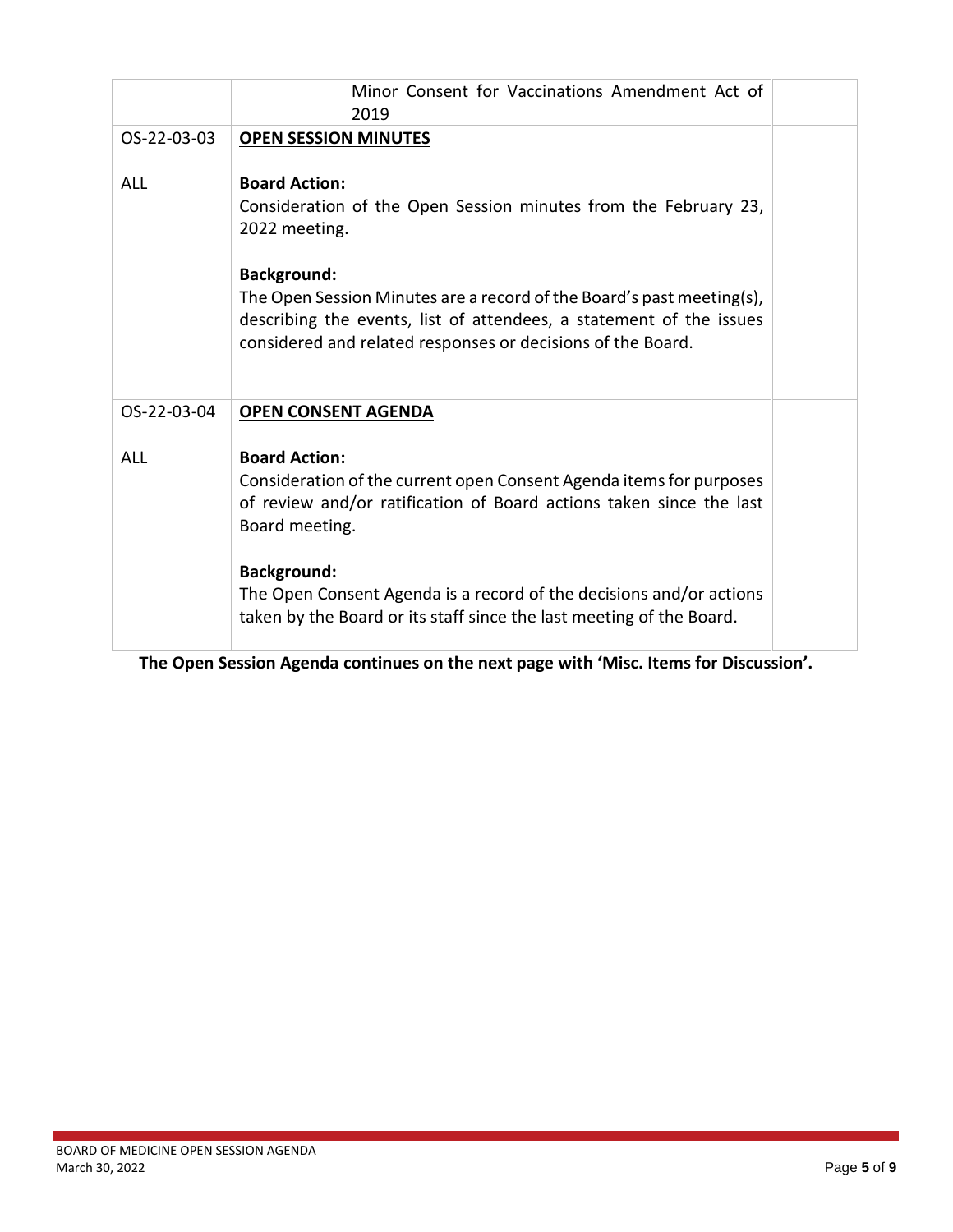|             | <b>MISC. ITEMS FOR DISCUSSION</b>                                                                                                                                                                                                                                                                                                                                              |    |
|-------------|--------------------------------------------------------------------------------------------------------------------------------------------------------------------------------------------------------------------------------------------------------------------------------------------------------------------------------------------------------------------------------|----|
|             | OS-22-03-05 PRESENTATION FROM<br><b>COUNCIL FOR AN</b><br>THE ACCREDITATION                                                                                                                                                                                                                                                                                                    |    |
|             | <b>CONTINUING MEDICAL EDUCATION (ACCME)</b>                                                                                                                                                                                                                                                                                                                                    |    |
| <b>ALL</b>  | <b>Board Action:</b><br>To listen to a short presentation from ACCME about their Program and<br><b>Activity Reporting Systems (PARS).</b>                                                                                                                                                                                                                                      |    |
|             | <b>Background:</b><br>The ACCME will provide an overview to the Board of Medicine and DC<br>Health on their recent pilot program. The program enabled a small<br>number of continuing medical education providers the ability to report<br>a physician's participation in an accredited CME course to the Boards<br>via ACCME's Program and Activity Reporting Systems (PARS). |    |
| OS-22-03-06 | <b>REQUEST FOR NON-ACGME APPROVAL</b>                                                                                                                                                                                                                                                                                                                                          | AN |
| <b>ALL</b>  | <b>Board Action:</b><br>To review the request from Children's National Hospital to approve<br>their non-ACGME accredited Advanced Pediatric Radiology Fellowship<br>training program.<br><b>Background:</b><br>Pursuant to 17 DCMR § 4611.2(c), applicants for an MTL II license must                                                                                          |    |
|             | be participating in an ACGME, AOA or Board approved postgraduate<br>clinical training fellowship program.                                                                                                                                                                                                                                                                      |    |
|             | OS-22-03-07 REQUEST FOR APPROVAL OF NON-ACGME PROGRAM                                                                                                                                                                                                                                                                                                                          | AN |
| <b>ALL</b>  | <b>Board Action:</b><br>To review the request for approval and supplemental documents,<br>submitted by the CDC and DC Health, regarding their non-ACGME<br>accredited training program.                                                                                                                                                                                        |    |
|             | <b>Background:</b><br>Pursuant to 17 DCMR § 4611.2(c), applicants for an MTL II license must<br>be participating in an ACGME, AOA or Board approved postgraduate<br>clinical training fellowship program.                                                                                                                                                                      |    |
|             | OS-22-03-08 REQUEST FOR APPROVAL OF NON-ACGME PROGRAM                                                                                                                                                                                                                                                                                                                          | AN |
| ALL         | <b>Board Action:</b><br>To review the request from MedStar Washington Hospital Center to<br>approve their non-ACGME accredited Advanced Pediatric Radiology<br>Fellowship training program.                                                                                                                                                                                    |    |
|             | <b>Background:</b>                                                                                                                                                                                                                                                                                                                                                             |    |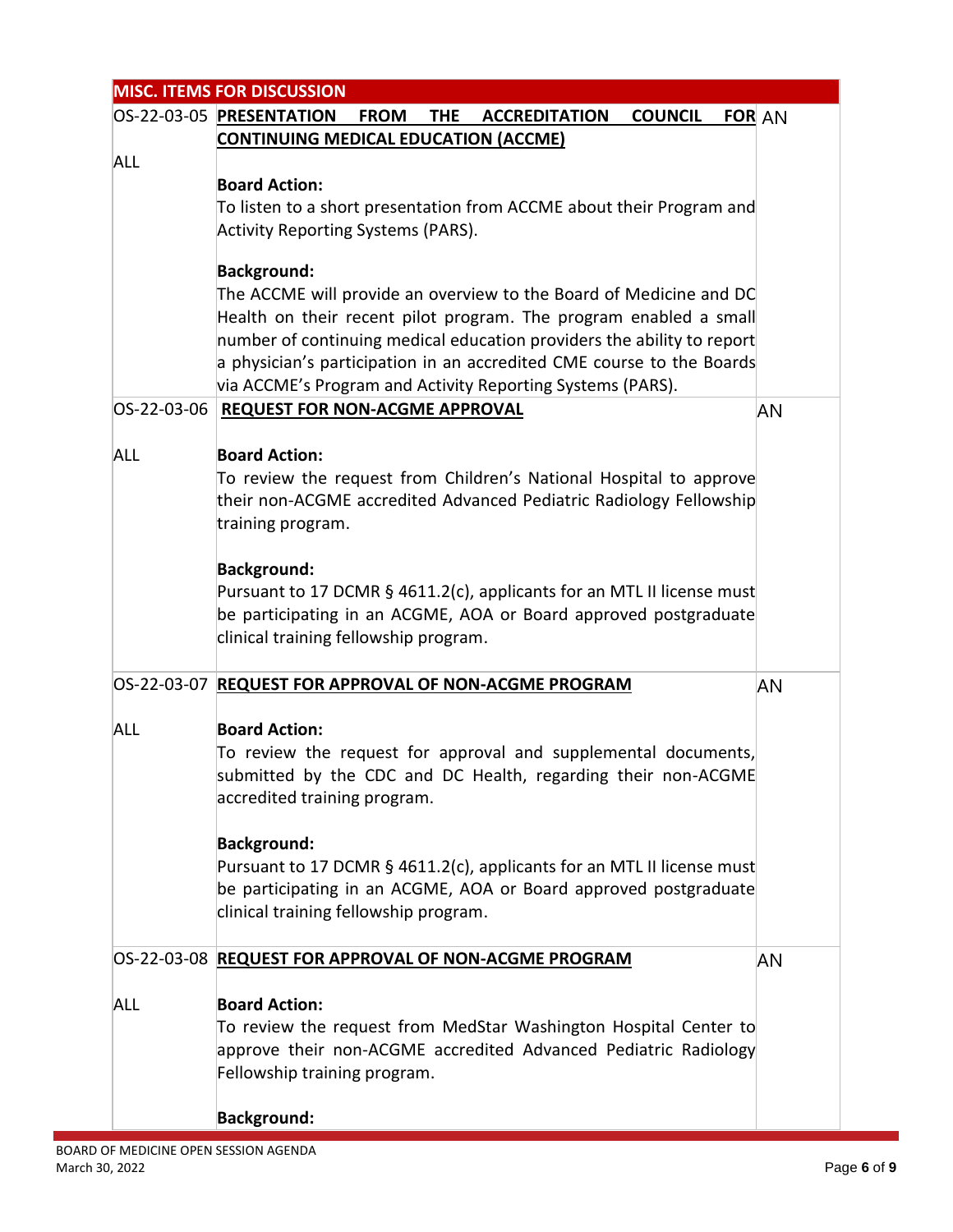| Pursuant to 17 DCMR § 4611.2(c), applicants for an MTL II license must |  |
|------------------------------------------------------------------------|--|
| be participating in an ACGME, AOA or Board approved postgraduate       |  |
| clinical training fellowship program.                                  |  |
|                                                                        |  |

**The Open Session Agenda continues on the next page with 'Motion to Close'.**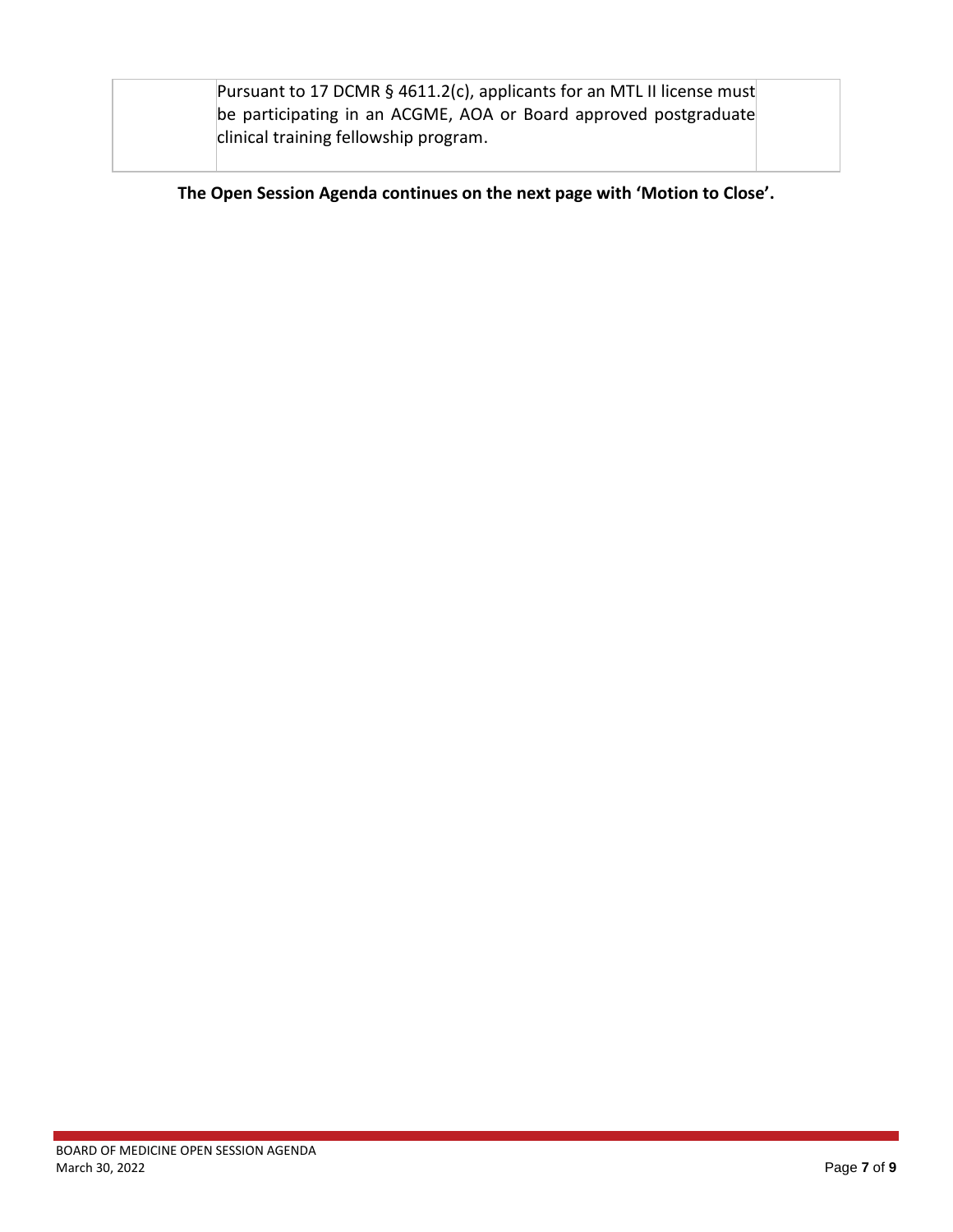| <b>MOTION TO CLOSE</b> |                                                                                                                                                                                                                                                                            |    |
|------------------------|----------------------------------------------------------------------------------------------------------------------------------------------------------------------------------------------------------------------------------------------------------------------------|----|
| OS-22-03-09            | <b>MOTION TO CLOSE</b>                                                                                                                                                                                                                                                     | AN |
| ALL                    | <b>Board Action:</b><br>To go into closed session to discuss confidential matters as permitted<br>in DC Official Code $\S$ 2-575(b).                                                                                                                                       |    |
|                        | <b>Background:</b><br>Pursuant to DC Official Code § 2-575(b), the Board will move into the<br>Closed Executive Session portion of the meeting to discuss the<br>following:                                                                                                |    |
|                        | 1. To consult with an attorney to obtain legal advice and to<br>preserve the attorney-client privilege between an attorney<br>and a public body, or to approve settlement agreements<br>pursuant to § 2-575(b)(4)(a);                                                      |    |
|                        | 2. Preparation, administration, or grading of scholastic, licensing,<br>or qualifying examinations pursuant to section $\S$ 2-575(b)(6);                                                                                                                                   |    |
|                        | 3. To discuss disciplinary matters pursuant to section § 2-<br>$575(b)(9)$ ;                                                                                                                                                                                               |    |
|                        | 4. To plan, discuss, or hear reports concerning ongoing or<br>planned investigation of alleged criminal or civil misconduct or<br>violations of law or regulations, if disclosure to the public<br>would harm the investigation pursuant to section $\S$ 2-575(b)<br>(14). |    |

**The Open Session Agenda continues on the next page with 'Motion to Adjourn'.**